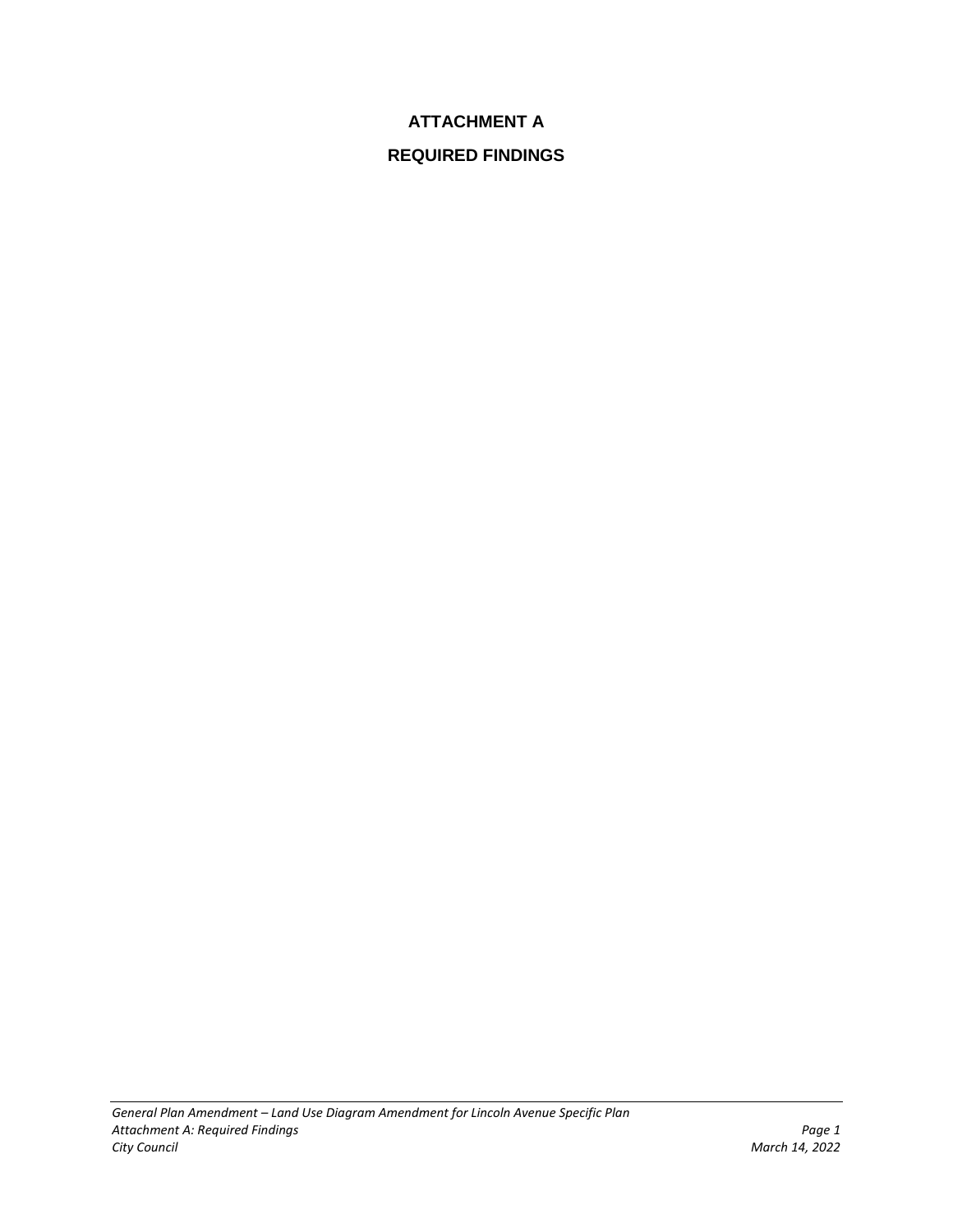# **ATTACHMENT A**

## **REQUIRED FINDINGS**

### FINDINGS FOR APPROVAL OF GENERAL PLAN DIAGRAM AND TEXT AMENDMENTS

*An amendment to the General Plan's diagram or text may be approved only after first finding that:*

- *1. The proposed amendment is in conformance with the goals, policies, and objectives of the General Plan;*
- *2. The proposed amendment would not be detrimental to the public interest, health, safety, convenience, or general welfare of the City; and*
- *3. For General Plan diagram amendments only, the site is physically suitable (including absence of physical constraints, access, compatibility with adjoining land uses, and provision of utilities) for the requested/anticipated land use/developments.*

The proposed amendment to the General Plan Land Use Diagram is consistent with the goals, policies, and objectives of the General Plan as follows:

#### *Land Use Element*

- *Goal 1. Sustainable Growth. Sustainable growth and change in orderly and wellplanned developments within targeted areas that allow for higher density development in an urban core setting and in close proximity to transit that provides for the needs of existing and future residents and businesses, ensures the effective provision of public services, and makes efficient use of land, energy, and infrastructure.*
	- o *Policy 1.1 (Basic Growth Policy). Accommodate growth that is consistent with community values and that complements the scale and character of Pasadena's unique residential neighborhoods, business districts, and open spaces.*
	- o *Policy 1.2 (Targeted Growth). Target growth and new construction in infill areas and away from Pasadena's residential neighborhoods and open spaces by redeveloping underutilized and industrial properties, especially*  within the Central District, Transit Villages, Neighborhood Villages, and along *selected corridors.*
	- o *Policy 1.6 (General Plan Amendments). Limit amendments to the General Plan that would increase development capacities to the five-year review of the General Plan Land Use Element.*
	- *Goal 2. Land Use Diversity. A mix of land uses meeting the diverse needs of Pasadena's residents and businesses, fostering improved housing conditions,*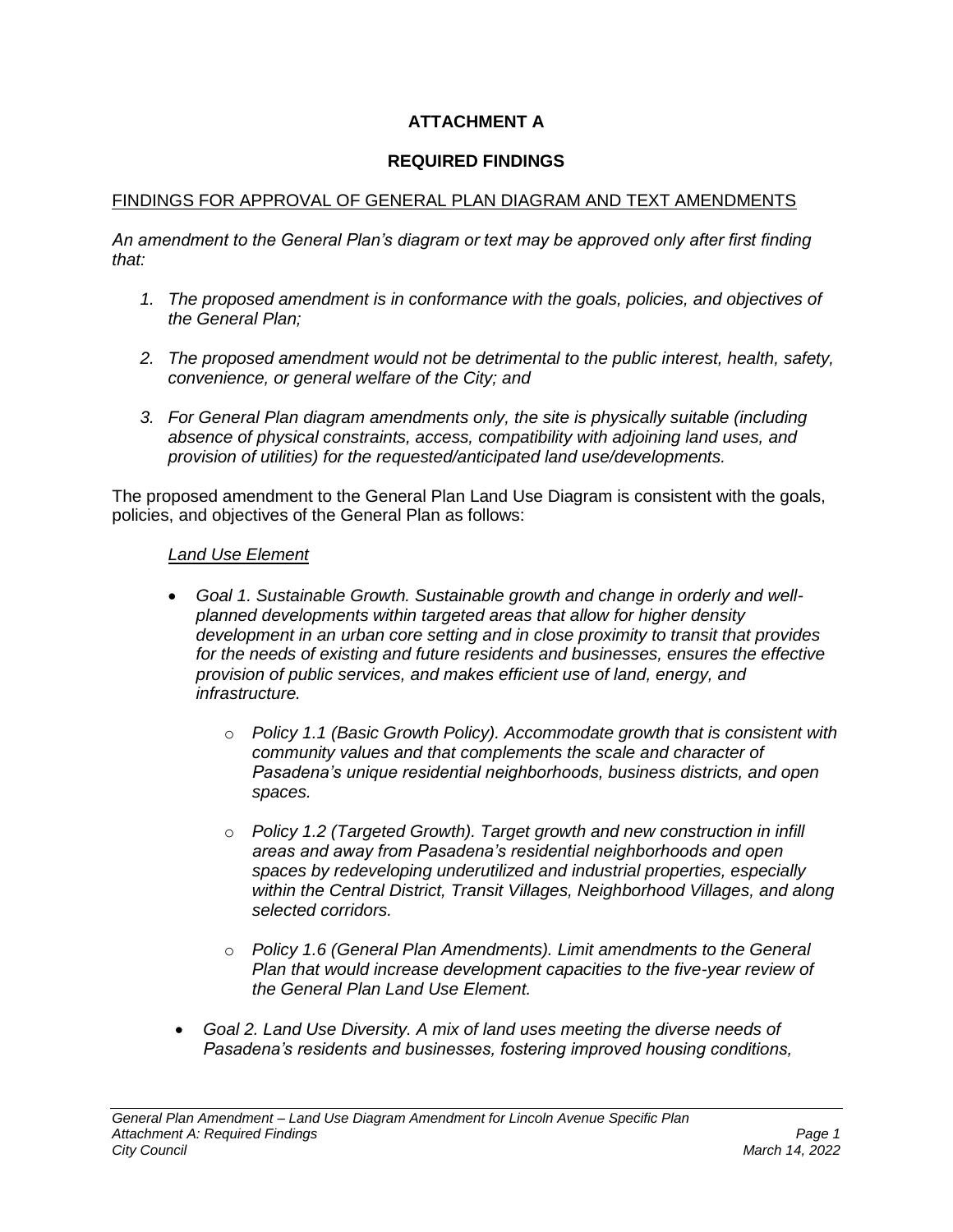*offering a variety of employment and recreation opportunities, and supporting a healthy population while protecting the environment.*

- o *Policy 2.5 (Mixed Use). Create opportunities for development projects that mix housing with commercial uses to enable Pasadena's residents to live close to businesses and employment, increasing non-auto travel, and interact socially.*
- *Goal 3. Compatible Land Uses. A mix and distribution of land uses characterized by their compatibility.*
	- o *Policy 3.1 (High-Impact Uses). Avoid the concentration of uses and facilities in any neighborhood or district where their intensities, operations, and/or traffic could adversely impact the character, safety, health, and quality of life.*
- *Goal 4. Elements Contributing to Urban Form. A safe, well-designed, accessible City with a diversity of uses and forms*
	- o *Policy 4.7 (Strengthen Major Corridors). Encourage the economic improvement of underused parcels along Pasadena's corridors by clustering more intense uses at major intersections and lower intensity mixed-use or commercial development between major intersections.*
	- o *Policy 4.11 (Development that is Compatible). Require that development demonstrates a contextual relationship with neighboring structures and sites addressing such elements as building scale, massing, orientation, setbacks, buffering, the arrangement of shared and private open spaces, visibility, privacy, automobile and truck access, impacts of noise and lighting, landscape quality, infrastructure, and aesthetics.*
- *Goal 6. Sense of Place and History. Require new development and changes to existing development to be located and designed to respect the defining elements of Pasadena's character and history such as its grid street pattern, block scale, public realm, courtyards, paseos, alleys, neighborhoods and districts, building massing and heights, significant architecture, and relationship to the mountains and Arroyo Seco.*
	- o *Policy 6.2 (Established Neighborhoods). Preserve, protect, and enhance established residential neighborhoods by providing appropriate transitions between these and adjoining areas. Require new development to complement and respond to the existing physical characteristics that contribute to the overall character and livability of the neighborhood.*
- *Goal 22. Single-Family Neighborhoods. Distinct and quality single-family residential neighborhoods distinguished by their identity, scale, and character.*
	- o *Policy 22.1 (Appropriate Scale and Massing). Discourage mansionization by requiring building scale and massing that is compatible with existing development in single-family residential neighborhoods*